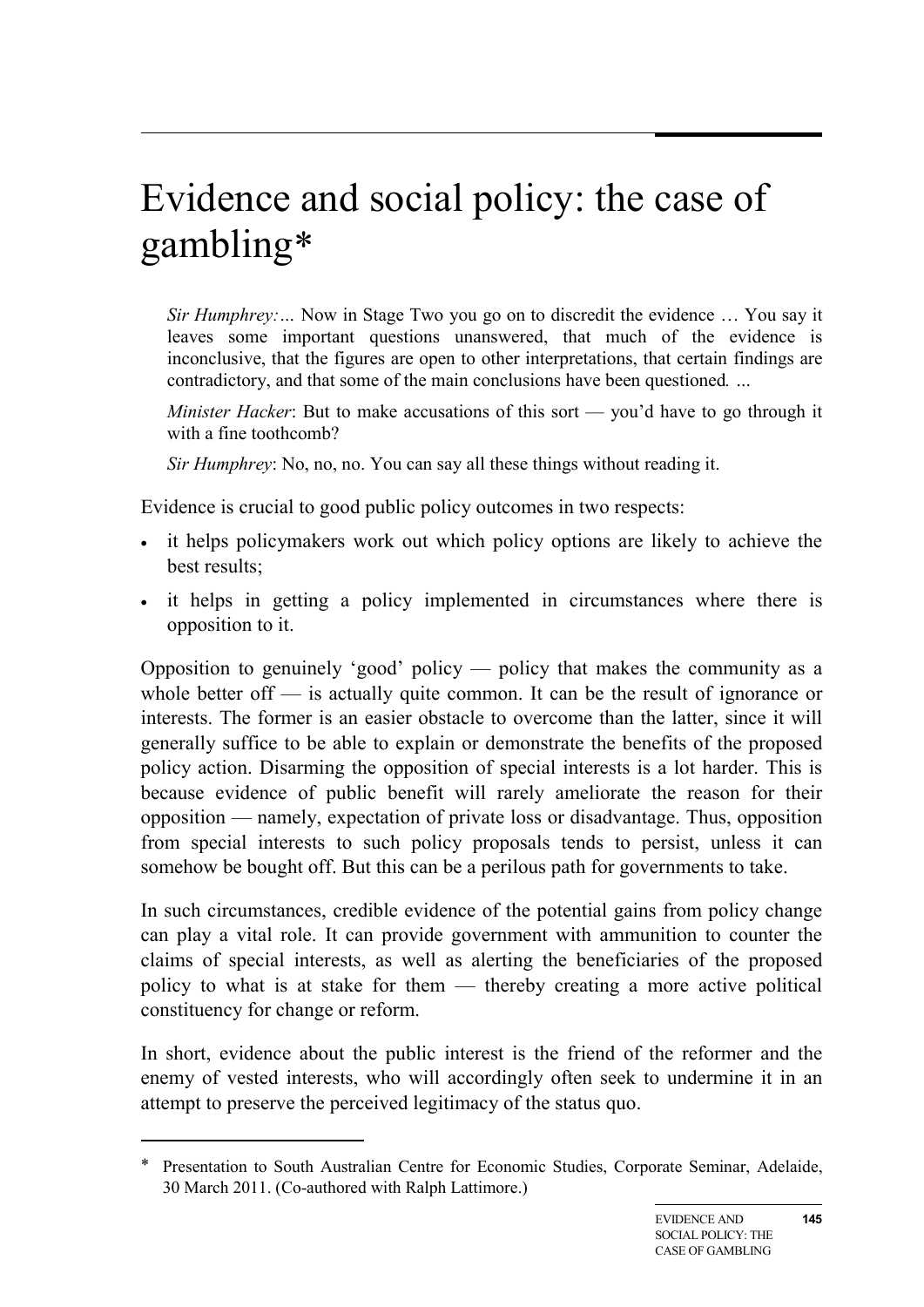Thus, as many here will appreciate, the story of structural economic reform in Australia has been a story of the effective building and selling of evidence about the need for reform and how it should be advanced. It represented the triumph of public over private interest — reversing previous experience — and has yielded substantial rewards to the Australian community.

# **Social policy is harder**

Evidence has played a less central or dramatic role in the evolution of social policy in Australia, at least until relatively recently. Many policies have been devised without much evidence or even close analysis. As I have previously remarked, perhaps the most calamitous instances were the policies introduced some four decades ago that simultaneously made it harder to employ Indigenous people, while making it easier for them to get by without work, the consequences of which are all too evident today. However, there are many other illustrations from areas such as welfare and community services, public health and education.

Social policy is often directed at equity goals, and reflects the (changing) norms or values of society. It is thus inherently more value laden and 'political' than much economic policy, and it can evolve in new directions. The focus tends to be on doing good or avoiding obvious harms to people — on the *ends*, rather than detailed assessment of alternative means.

It is also the case that the potential payoffs from alternative social policy measures can be very hard to evaluate in advance. Theory is often not settled and evidence can be difficult to collect, and rarely definitive. There are several dimensions to this evidentiary challenge.

#### *People are complicated*

As shown in the behavioural economics literature, people's actions can reflect complex preferences and motivations, which make it hard to predict the impacts of policies. Blood donations are a classic illustration. People are strongly motivated by altruism in donating blood, but periodically there are shortages in blood supplies. In the United States and some other countries, this led to money being offered. However, payment undermined altruistic motivations, with the seemingly perverse effect of partly crowding out donation. Moreover, donors induced by payment had a higher risk of transfusion-transmitted infections, affecting blood quality. (In fact, the evidence suggests that paid donation need not have undesirable consequences if artfully presented and structured. But the point is that policy formulation in such areas needs to be much more subtle than might be expected).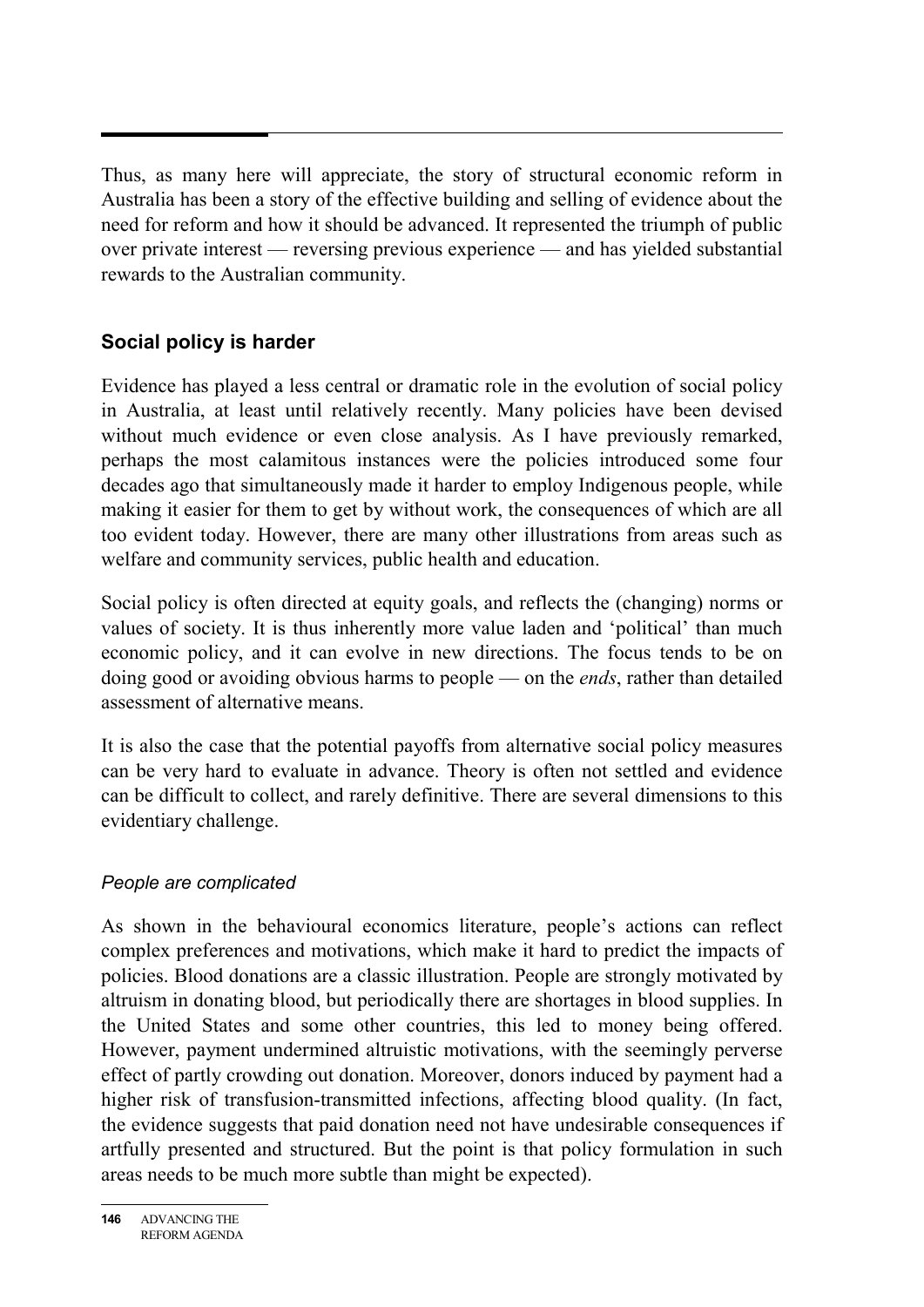#### *Collecting good data is difficult*

It is often hard to get salient data about impacts of policies or about people's behaviours. There can be significant ethical and privacy issues in acquiring evidence. For example, inquiries into suicidal ideation may strengthen those ideas. Or there may be a conflict between the obligation to maintain respondent confidentiality and disclose revelations to others (such as child abuse). Such issues do not usually pervade other areas of policy research. An additional barrier to understanding problems that might invite social policy responses in areas such as domestic violence and drug use is that people often hide stigmatised behaviours.

#### *Policy outcomes can take a while*

In addition, there can be particularly long lags before the efficacy of some social policy initiatives can be determined. For instance, the HighScope Perry pre-school experiment in the USA assessed the impacts of a intensive education for at-risk children from poor areas. The follow-ups undertaken when the children were adults were key to detecting much of the benefits from the program. But the cost of such longitudinal studies is high and often they are too slow to meet policy design needs.

#### *Hard to compare 'like with like'*

It can be hard to apply the results from one policy to others, unless great care is taken to ensure that the policy applies in truly congruent contexts. For example, the Perry pre-school policy proved effective for underprivileged children, but was found to be less relevant for others. The detail matters. More generally, it is often hard to confirm causality simply based on correlation between an 'outcome' and some factor amenable to policy change.

#### *Assessment often must depend on what people say*

In many areas of policy, outcomes can be readily observed. But in some areas of social policy measurement — for instance, people's emotional states, or their satisfaction with community services — the information available is mostly based on self-assessment. While this is subjective, it can still constitute legitimate evidence. But it has to be carefully collected and interpreted — particularly where dependent on recollection. It is not like measuring salinity in the Murray River!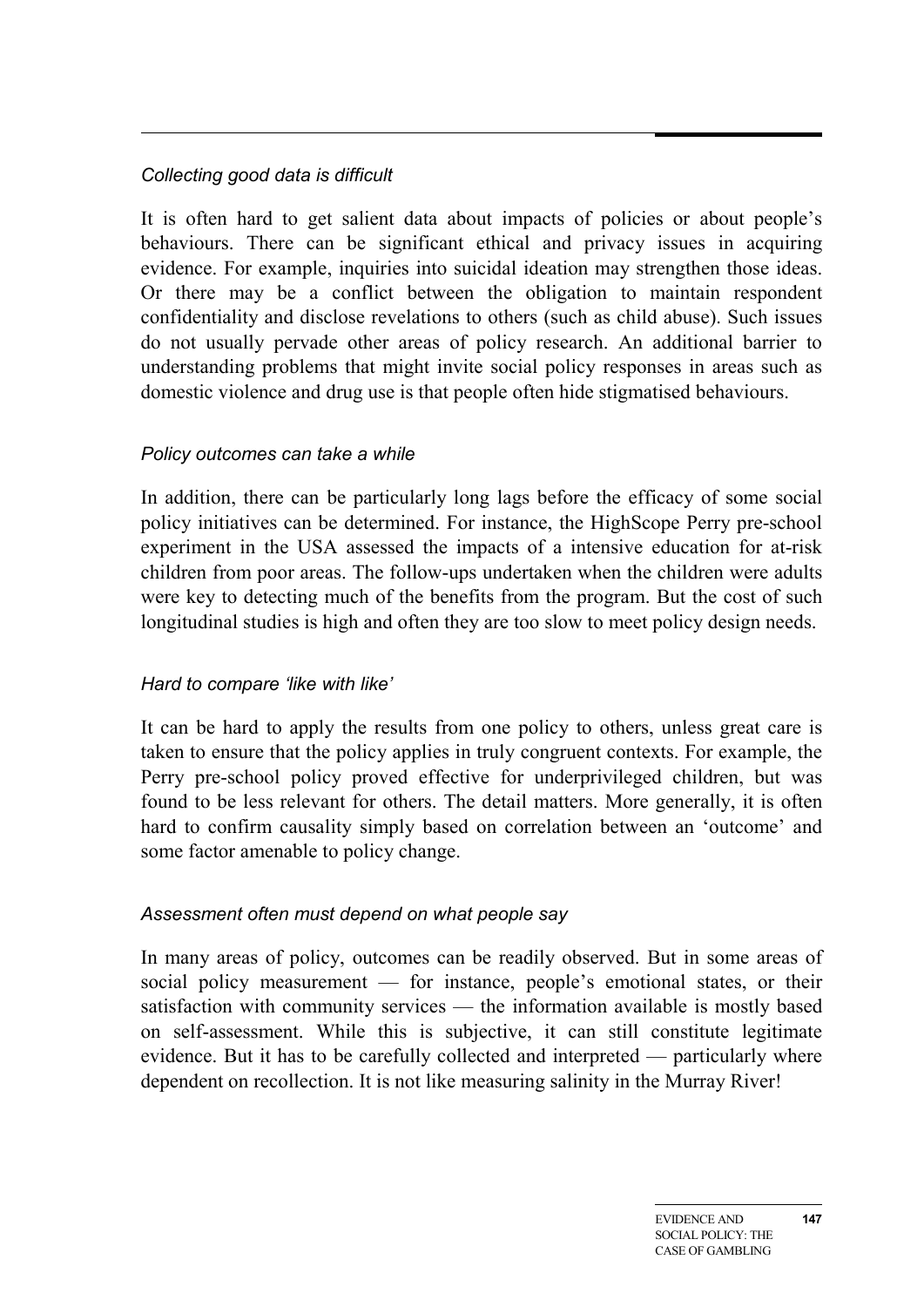## *Intangible and value-driven tradeoffs*

Social policies, like other policies, often have multiple impacts, but their relative importance can be much harder to weight. For example, a social policy might promote equity, but reduce some peoples' job prospects. It is hard to assess the total impact without valuing each different component.

Moreover, views may differ about what constitutes a 'benefit' in areas where community norms are evolving. For instance, at one time a policy that incidentally increased female workforce participation would have been seen as a bad outcome, whereas currently it would be seen as a good one. (Prior to the mid-1960s, a woman in the public sector was required to resign when she got married.)

## *A reasonable standard of 'proof' is called for*

So if not quite 'dancing in the dark', social policymakers have access to imperfect and hard-to-interpret evidence, and they must often make their moves in the shade. Some might say that imperfect evidence should mean *no* policy action until there is greater certainty. In many cases, this is a reasonable rule of thumb. Its underlying premise, however, is that the consequences of wrongly adopting a poor policy (a false positive) are likely to be more costly to society than the consequences of wrongly rejecting a good one (a false negative).

But in some social policy areas, the potential cost of false negatives — not acting when it would have helped — could be much higher than false positives. In such cases, a precautionary approach may be called for, requiring a lower standard of evidence, or even reversal of the onus of proof. The telling issue for making a policy decision may not be the evidence for action, but the evidence for inaction.

The issue, therefore, is not the desirability of evidence *per se* — but the extent and nature of the evidence required to preserve the status quo or to make a policy change. The test in social policy needs to be more akin to the test in civil law 'on the balance of probabilities', than the criminal law's 'beyond all reasonable doubt'; though with the proviso that outcomes should be monitored to verify the verdict.

# **The case of gambling policy**

This is all highly relevant to the history and evolution of policies concerned with gambling. For many years, the various forms of gambling were either illegal or heavily constrained in Australia, notwithstanding some variation across states and territories. This essentially reflected community norms, with gambling generally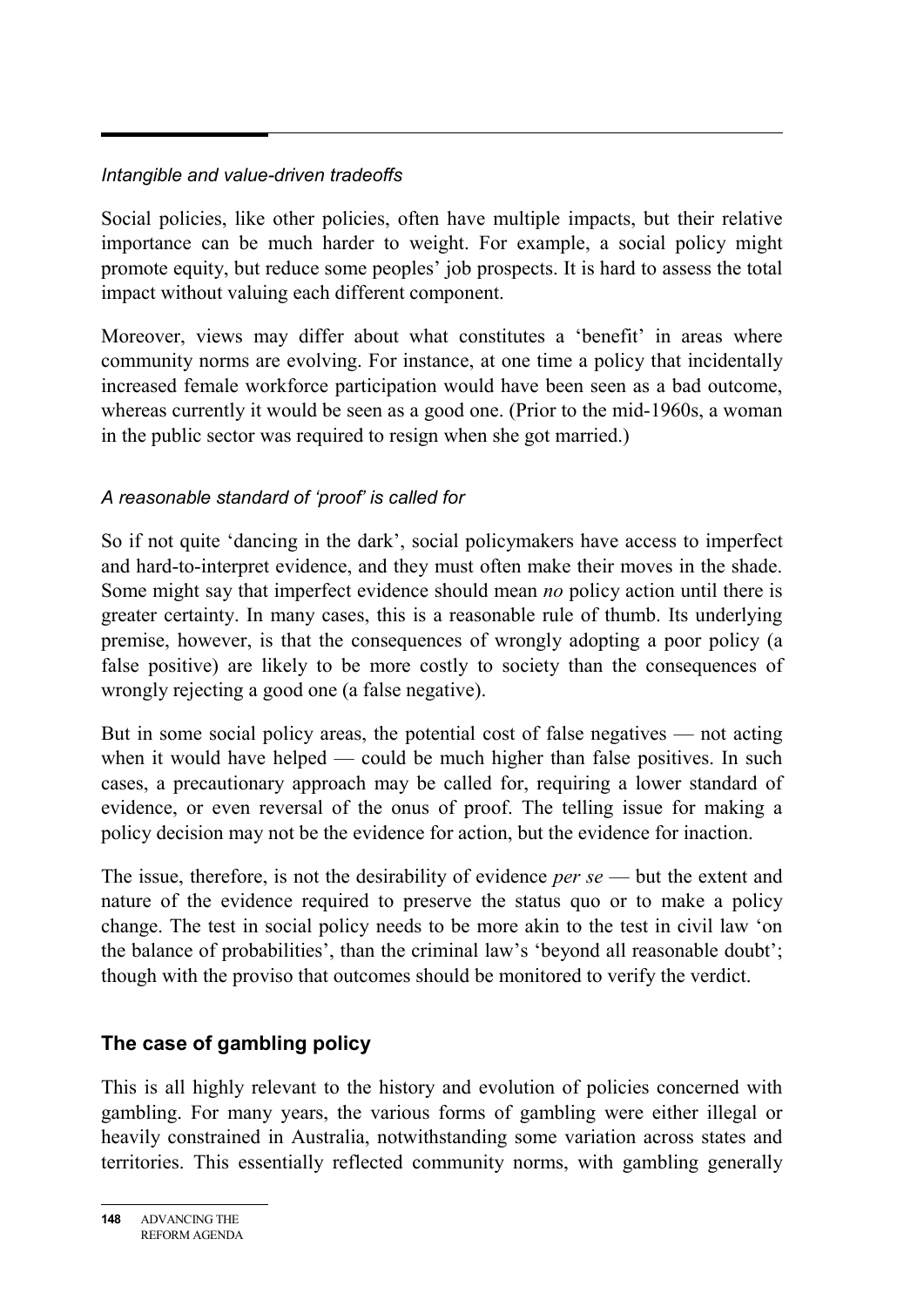seen as a 'bad thing' or, at best, a 'questionable pleasure' (as a senior executive at Tattersall's once put it).

The extensive liberalisation of poker machine gambling which occurred through the 1990s was not the result of new evidence about the social effects of gambling. Rather, liberalisation was mainly driven by pressure from the gambling industry itself, in a policy environment that was more receptive to market forces, together with the desire for tax revenue by governments — buttressed by the mistaken view that more gambling would create more jobs.

This illustrates the special difficulty of achieving good public policy when it comes to gambling. It not only faces all the difficulties of an evidence-based approach that are inherent to social policy, it also faces the political difficulties that stem from strong vested interests. It is hard to think of another area of social policy where this combination of obstacles is so marked. Indeed, gambling has often been seen as industry or regional policy as much as social policy, with this confusion often also being present in administrative arrangements.

Evidence is thus both very important to achieving gambling policies/reforms in the public interest and very hard to assemble. In its 1999 Inquiry, the Commission had the benefit of little evidence other than what it was able to generate itself, including through surveys. It accordingly recommended that evidence be collected through trials and other means for a number of policy measures that it considered prospective on prima facie grounds.

Returning to the field a decade later, we were disappointed to find that although many research studies and policy initiatives had been undertaken, few had been directed where they were likely to do most good. Different jurisdictions had commissioned a number of prevalence studies, and there was considerable research into the behaviour and traits of 'problem gamblers'. But methodologies lacked consistency and key data and indicators were not always presented.

Evidence on the effectiveness of alternative harm minimisation options has been a particular weakness. In the case of gaming machines, where the social costs loom largest, there have been few targeted trials to assess the impacts of machine design features — where harm minimisation has the most potential. Where trials have taken place, their scale and design have often detracted from their policy usefulness.

All this has provided fertile ground for the selective use and mis-use of data. Perhaps the most egregious example has been Clubs Australia's selective use of data from surveys with different methodologies to falsely claim that the prevalence of problem gambling had been greatly reduced. (Careful analysis by the Commission, allowing for different survey characteristics, suggests at most a small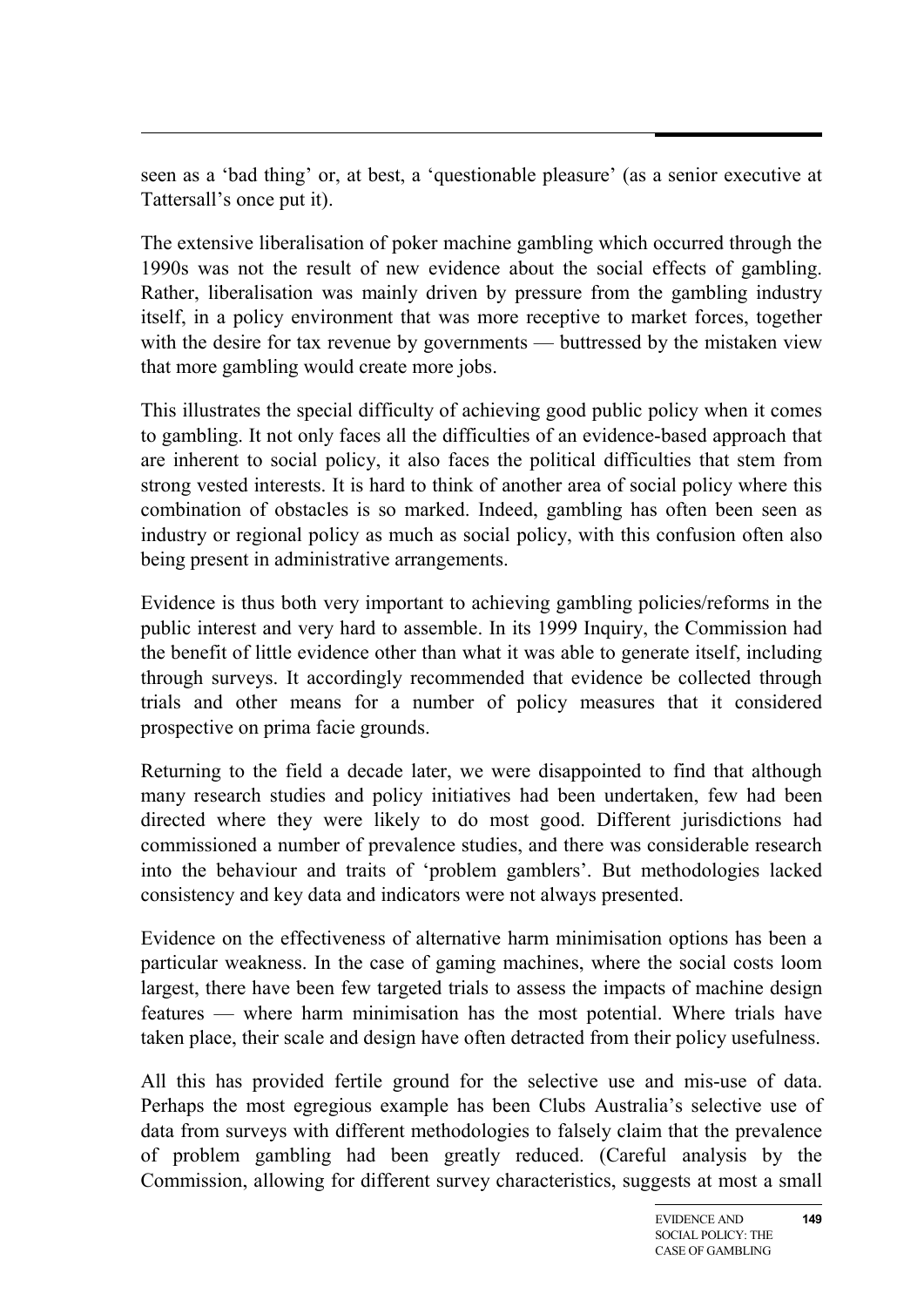decline.) The industry has also cited research results for weak policy measures in arguing against stronger variants. And it has argued that large revenue losses would result from recreational gamblers being 'put off' by the more effective harm minimisation measures, when in reality their revenue comes predominately from a small group of big spending 'regulars' — a large proportion of whom are likely to be experiencing significant problems.

Further, most of the harm minimisation measures that were introduced by governments in the decade between our inquiries had little evidence to support their efficacy, let alone cost-effectiveness. Indeed, we found that virtually no machine design change with an *a priori* likelihood of effectiveness had been introduced in any state or territory. For example, there is little evidence that requiring clocks on machine displays would ameliorate the disorientation of people playing gaming machines (most of whom have watches). Governments have introduced short periods of machine shutdowns, but these are mainly in the early hours of the morning, and do more to facilitate the work of cleaners than to reduce harm to consumers. The measure that had the biggest impact — smoking bans in hospitality premises — was only incidental to gambling policy.

This illustrates the double standards displayed by the gambling industry when it comes to evidence. The industry essentially owes its existence and current size to the lack of an evidence-based approach to liberalization, which has resulted in extensive 'community-based gambling'. It subsequently protested only a little at the lack of evidence for most of the (ineffectual) harm minimisation measures introduced over the past decade, despite their compliance costs. But it has been insistent on high standards of proof for measures that promise to be effective. One major industry group even suggested that no measure should be introduced if the possibility of error was more than 1 in a 1000!

#### *The Commission's pursuit of evidence*

Some degree of uncertainty must be present when devising policies in an area as complex as gambling. As noted, policy has to weigh up the risks of introducing an ineffective measure with the risks of failing to introduce a measure that would have been effective. Minimising one risk necessarily maximises the other. For this purpose, rarely will any one source of evidence be sufficient in itself, especially given the data deficiencies just described. In informing its judgments about these risks and the most appropriate policies, therefore, the Commission used a 'triangulation' approach, drawing systematically from a range of sources. These included: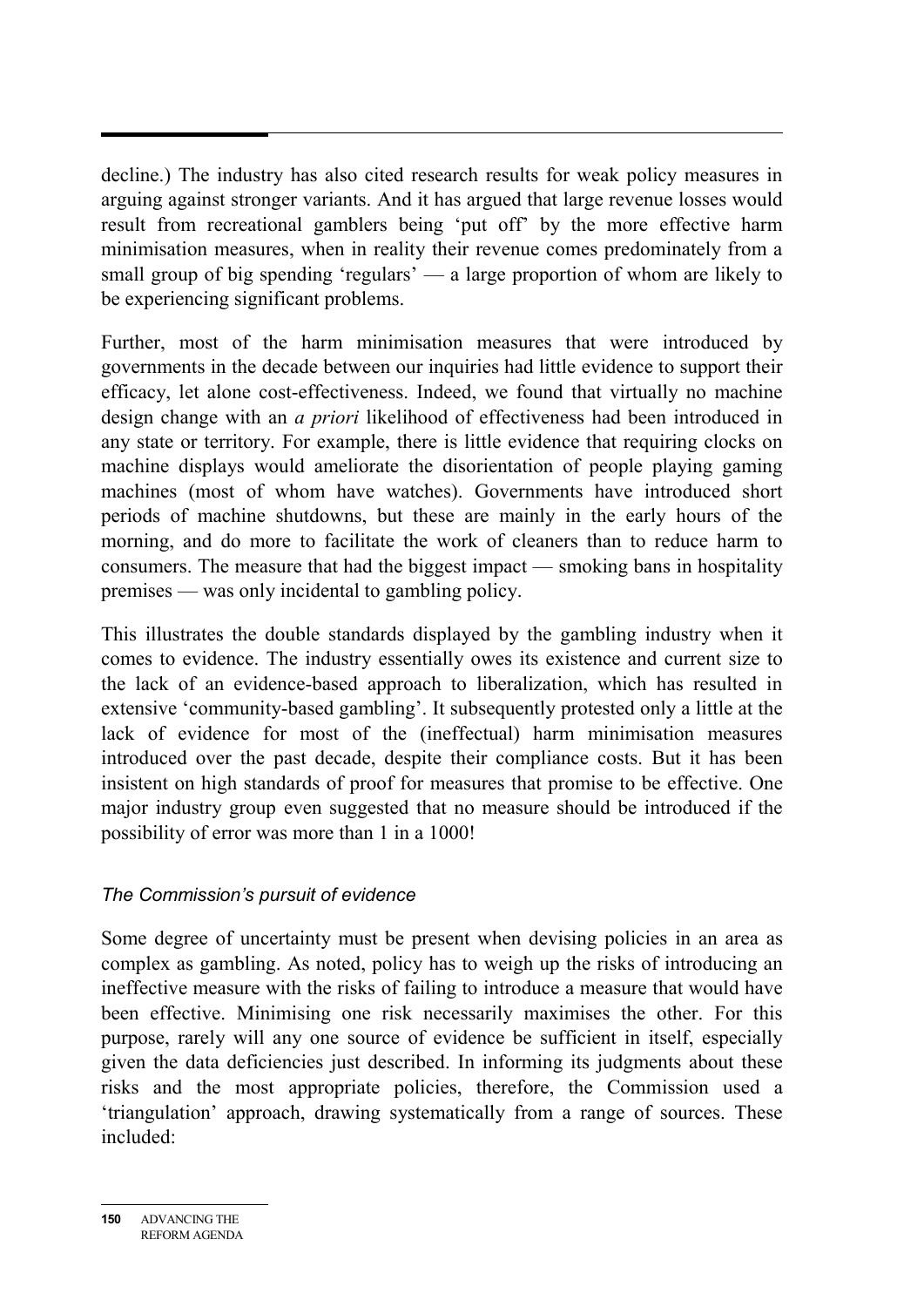- analysis of the unit records of seven major surveys that investigated gambling behaviours and impacts. The data enabled the Commission to analyse the types of harms affecting different categories of gamblers, their gambling behaviour and (from some surveys), the strategies used by gamblers to address risks to themselves
- our own survey of people receiving counselling assistance, conducted with the cooperation of counselling agencies throughout Australia
- consultations with government bodies in the United Kingdom, New Zealand and Norway about significant changes in their gaming machine (and related) policies, and their impacts
- unit record data from one large club in Sydney detailing the playing styles and losses of thousands of players
- national data disaggregated by state and territory on expenditure, turnover and other aspects of gambling over time
- extensive consultations with leading experts in gambling research and policy in Australia and overseas
- discussions about the functioning of gaming machines with monitoring agencies, gaming machine manufacturers and other technology providers. Several regulators also provided technical and cost advice, as did ATM operators in gambling venues
- unit record data from the Worldsmart pre-commitment trial in South Australia
- Australian and overseas academic literature on gamblers' behaviours, harm minimisation measures, and treatment efficacy, and theory about the behaviour of different types of gamblers and insights into their likely responses to different policies
- last, but not least, extensive consultation with all stakeholders, involving visits, public hearings and evidence from 422 submissions, including detailed responses to our preliminary findings and recommendations, well ahead of our final reporting deadline.

The Commission used evidence from such multiple sources to assess the likely effectiveness of particular measures in reducing harm, the extent to which different measures would affect people not experiencing harm, the practical aspects of administering any arrangement, the costs of measures, and the appropriate pace of implementation given those costs and benefits. As a result, we felt sufficiently confident about the likely payoffs to recommend a number of significant measures. However, where significant uncertainties remained, we recommended trials or proposed measures in a form that could be readily monitored and adjusted.

**151**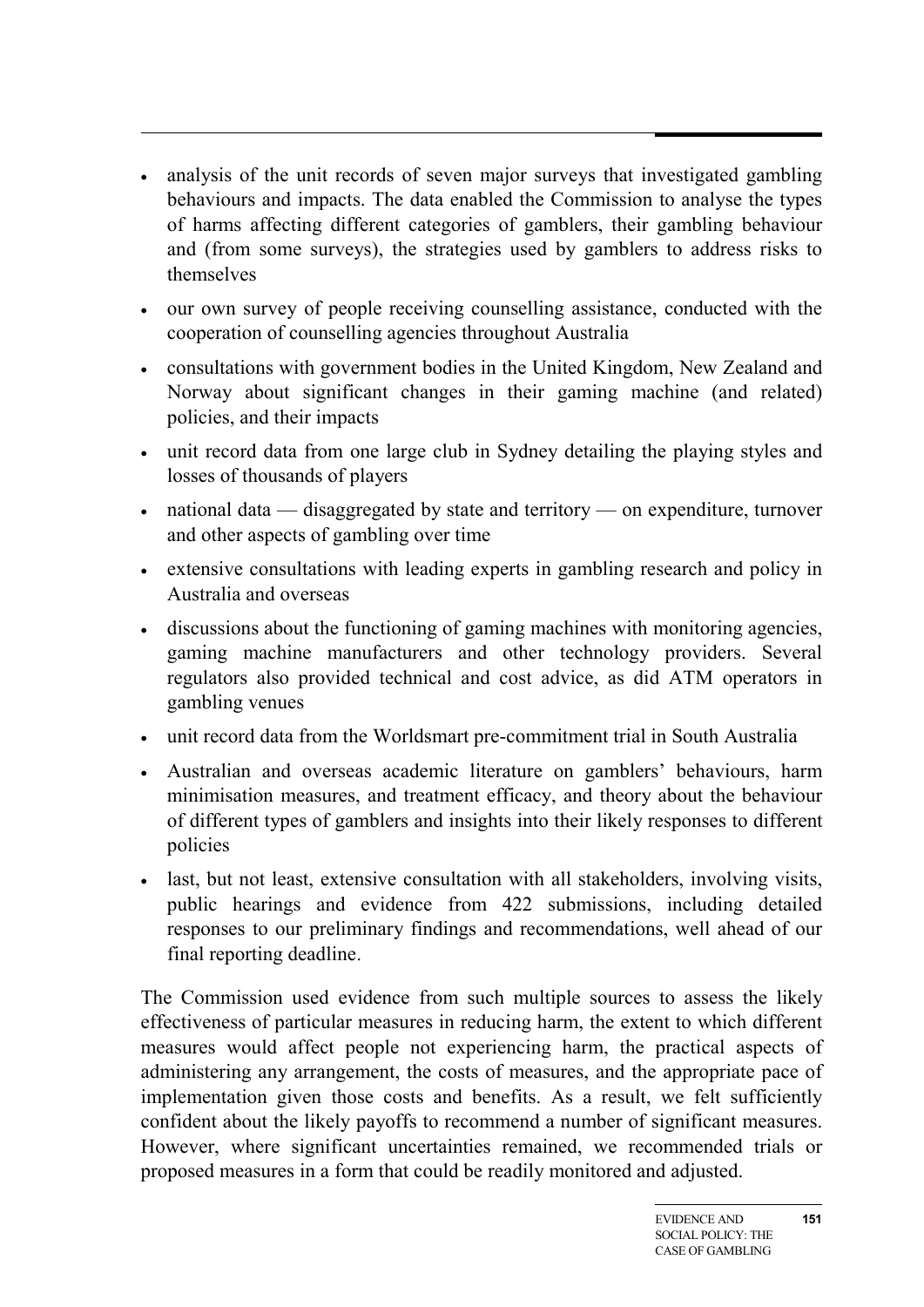# **Why is gambling a policy 'problem'?**

Many people see gambling as part of a social night out, or as a cheap dream of transforming their lives with a big prize. Most spend little, but people spent (lost) around \$19 billion in total on gambling in 2008-09, which is around the same as purchases of motor vehicles, and 40 per cent more than retail alcohol purchases. All things being equal, this reveals strong consumer preferences for gambling. Meeting this demand comprises the major source of economic benefits from the gambling industry.

But of course, all things are not equal. Some people experience significant harm from some types of gambling, particularly electronic gaming machines — the 'pokies' — and this distinguishes gambling from most other recreational activities. It also explains the community's ambivalence towards it. A national survey found that three-quarters of Australian adults thought gambling did "more harm than good" — a view unlikely to apply to most other (legal) recreational pursuits.

Adverse impacts are experienced by many people in different ways and to differing degrees. For some people — 'problem gamblers' — they can be intense, involving major personal and family impacts (depression, suicide, financial hardship, relationship breakdown) and community problems and costs (fraud and other crime, social welfare and other government services).

Based on the accepted screening methodologies, the estimated number of problem gamblers ranges around 115,000 people (0.7 per cent of the adult population) with another 280,000 (1.7 per cent) at 'moderate risk'. On the face of it, these numbers — or at least the percentages — appear 'small'. This interpretation is fostered by the gambling industry, which often characterises any social problems as being confined to just the irresponsible few.

However, small population prevalence rates do not mean small problems for society. (We do not regard mountaineering or drug-taking as safe pursuits on these grounds, for example.) Moreover, population prevalence rates mask the real risks. The risks for lottery players are low, as they are for sweeps and bingo. However, the Commission estimates that among those who regularly play on gaming machines, around 15 per cent are problem gamblers with an additional 15 per cent at risk. And pokie players are estimated to account for 75-80 per cent of all problem gamblers.

Moreover, problem gamblers play for longer intervals and at much higher intensity (spending rates) than other regular players, so it should come as no surprise that they also account for a disproportionately large share of the people 'on the floor' at any one time, as well as of total losses or industry revenue — our 'triangulated' estimates ranged around 40 per cent. This is also consistent with the 'reality check'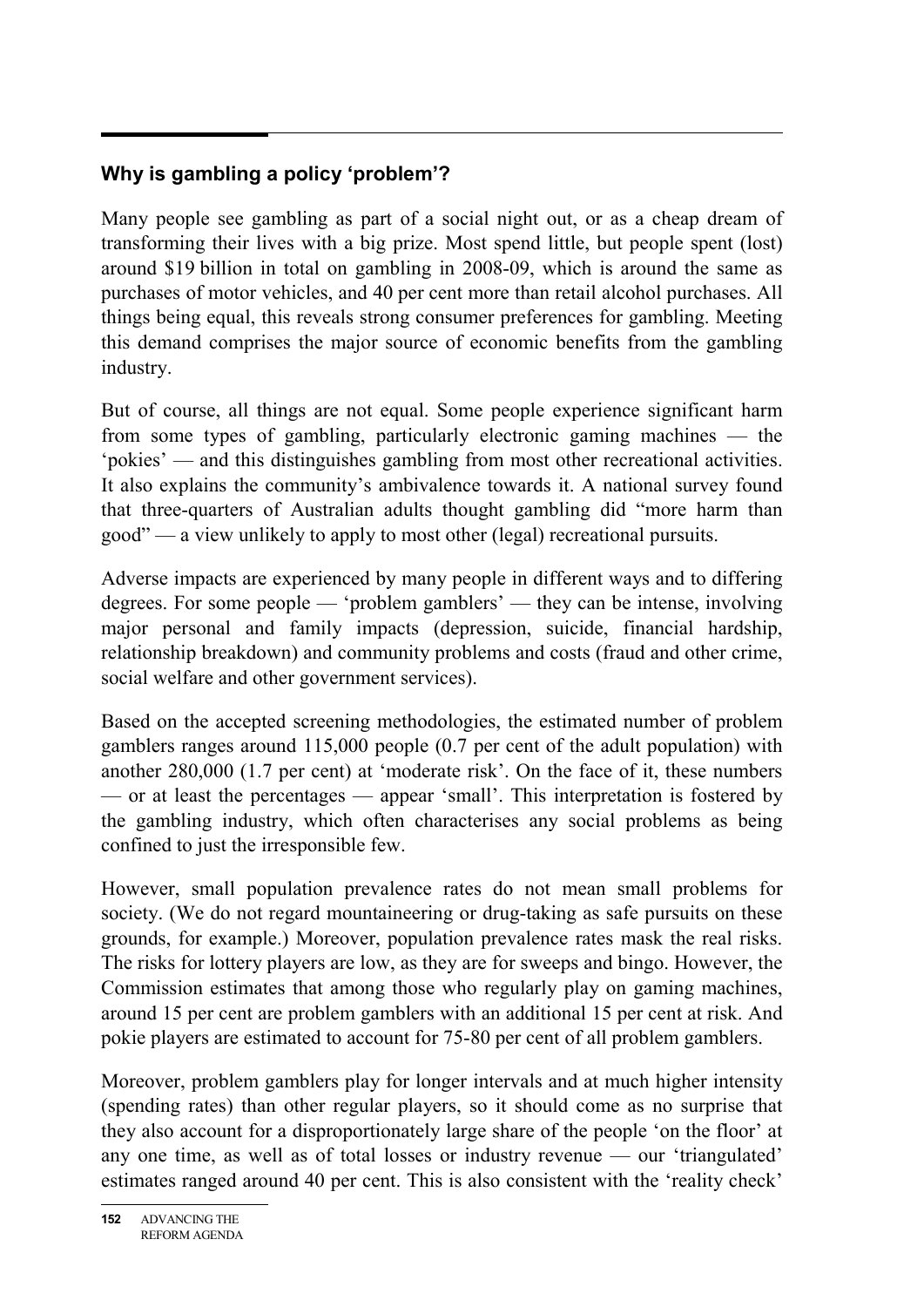provided by the records of spending by loyalty card members at a large Sydney club – with 0.5 per cent of members accounting for one-half the club's total gaming revenue, and 2 per cent accounting for nearly 80 per cent. (This is well beyond the '80:20 rule' that is said to apply in some other areas of business). The club's records show that one player actually lost \$210,000 in just six months, averaging \$600 per hour played. While neither that person nor other 'big spenders' are necessarily problem (or at-risk) gamblers, the evidence correlating problems with amounts lost suggests that many would be.

The large spending of problem gamblers has major implications for the social costs of gambling and the likely efficacy of 'light-handed' regulation, or self-regulation. And it has been strongly disputed by segments of the industry. The Commission was therefore careful to document its methodology, to use a variety of sources less susceptible to the difficulties posed by gamblers' inaccurate recall and to give ranges of estimates. Even the lowest point — a share of 20 per cent of total gambling losses arising from problem gamblers — is sizable, amounting to some \$2.5 billion.

Clubs Australia has argued that problem gamblers' spending share is much lower than the midpoint of 40 per cent found in the Commission's analysis of multiple surveys. They did so by selectively using our statistics, finding a problem gambling share of 'only' 16 per cent. But this implicitly presumes that problem gamblers' self-assessed spending is accurate whereas that of all other gamblers is under-stated. The reverse (and equally arbitrary) assumption would elevate problem gamblers' share to considerably more than 40 per cent. (As an illustration, in the NSW 2006 survey, the Clubs Australia approach yields a problem gambling share of 18 per cent, whereas the alternative yields a share of 66 per cent).

#### *Estimating costs versus benefits*

The Commission estimated both the costs and benefits of gambling. The benefits were derived from the estimated 'consumer surplus' — a measure of people's enjoyment of gambling — and from tax revenue. The Commission did not separately measure 'production' benefits since the evidence is that these are small. The major reason is that gambling displaces other production and employment, which would benefit from any contraction in it (and this is confirmed by empirical models of the economy).

On the cost side, the calculations included a share of the 'excessive' losses experienced by problem gamblers (where the usual concept of consumer surplus does not apply), and the impacts on their relationships, work performance and emotional wellbeing. The calculations also took account of broader social impacts,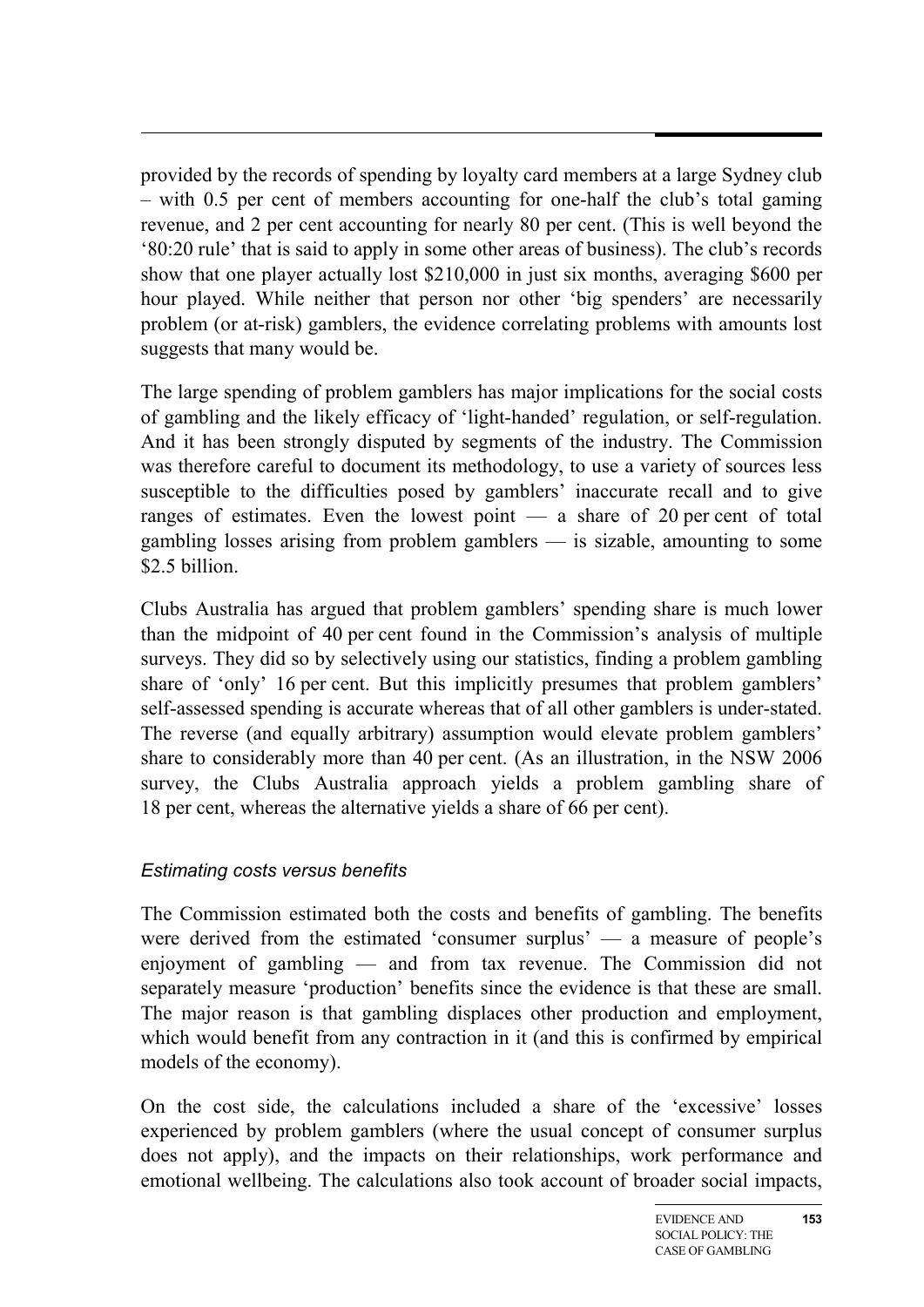such as crime, noting that the major documented source of fraud is gamblingrelated.

Such costs are obviously hard to estimate with any precision. The Commission's estimates ranged from just under \$5 billion to around \$8.5 billion. The lower number is based on the most conservative assumptions and the lowest estimates of problem gambler spending. But the whole range is likely to be an underestimate of the total social costs to the extent that it excludes harms that cannot readily be costed (like suicide) and impacts on other gamblers, including the significant proportion 'at risk'.

The benefits are also large, lying somewhere between \$12 billion and \$16 billion annually. These suggest that gambling produces a net social benefit for Australia overall. Some have taken that to mean that no policy change is therefore required. However, the aggregate net benefit numbers include the more benign gambling forms, such as lotteries. The range for gaming machines alone includes a net social cost at the low end. More importantly, from a policy perspective, the issue is whether a *bigger* net benefit could be achieved by devising policies that reduce the social cost, while preserving most of the benefit. The magnitude of the costs suggests that even measures of modest efficacy could yield substantial dividends for society.

#### *Not (just) a 'medical' problem*

In framing a policy approach, it is important to recognise that 'problem gambling' is only at the pointy end of the adverse social impacts. As just implied, the problems are far more extensive than those affecting this group of people. While the prevalence *rate* of harm is much lower among non-problem gamblers, the absolute *number* of people experiencing some form of harm is high, because the population of recreational gamblers is large. Indeed, 'non-problem' gamblers sometimes account for more than half the people affected by specific harms (such as health problems resulting from gambling). Moreover, many people have trouble understanding the nature of the gambling 'product' and its likely 'price'.

Gambling is therefore best seen through a public health or consumer policy lens like alcohol, drugs and other socially 'risky' activities. Such an approach does not just take account of the traits of a person that may predispose them to problematic play, but also considers how gambling technologies, venue behaviours and other aspects of the gambling environment can contribute to bad outcomes.

**<sup>154</sup>** ADVANCING THE REFORM AGENDA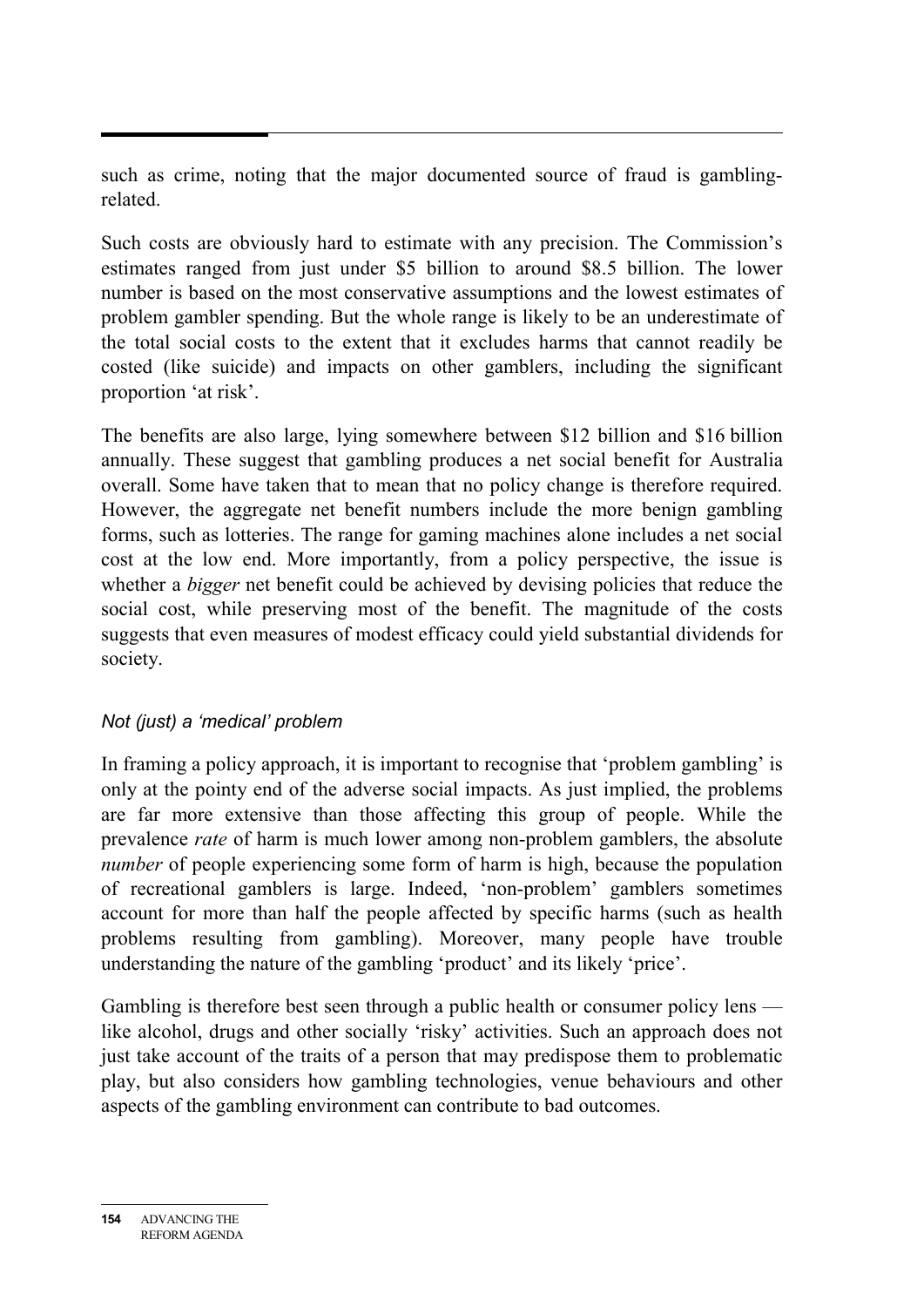## *Gaming machines should be the main focus of harm minimisation*

Modern electronic gaming machines have come a long way from the old 'one-armed bandits' that were once the preserve of NSW clubs. Modern machines offer much higher levels of playing intensity and much greater ease in loading up the machines with cash. Sometimes referred to overseas as 'Australian-style' machines, they allow repeat bets at rates far in excess of other gambling forms, such as wagering, roulette or blackjack. It is easily possible for someone to play up to 1000 separate games every hour. This partly explains why gaming machine expenditure as a share of household income roughly doubled from the 1980s to the 2000s in NSW, despite the 'maturity' of its gaming market — that state having introduced pokies in the 1950s.

A modern two-cent machine allows people by definition to bet as little as two cents every button push. But by betting on multiple 'lines' and with multiple credits per line, gamblers can end up wagering \$10 every few seconds. Based on data provided by the makers, Commission researchers simulated a machine currently in the market to understand the outcomes from playing. It found that people could 'expect' to lose \$590 per hour of play if they staked \$10 per button push at an average speed of 5.5 seconds per button push. Someone with a quick 'trigger finger' could expect to lose \$1050 an hour, with the most common outcome being a loss of \$1750. These losses bear no comparison with any other form of (legal) entertainment in community settings. As noted, the Commission has evidence of gaming machine players losing tens of thousands of dollars in a few months.

In addition, people playing the pokies often do not understand the 'price' of the games, which admittedly is not easy to work out. There are also widespread faulty cognitions (such as a belief that machines can 'run hot or cold' or the view that successive losses must be followed by successive wins). Some of the design elements of machines — such as frequent but irregular prizes — facilitate loss of control through their operant-conditioning effects ('human skinner boxes' as they have been called). Moreover, as noted, gaming machines are very accessible throughout the community, being available at most times of the day, within a few kilometres of everyone, and at venues that are routinely used for socialising.

## **Policy options**

As in other areas of public health and consumer policy, reducing harm for people who gamble requires a focus on two strategies:

- strengthening people's capacity for informed choice ('self-responsibility')
- moderating the hazardous features of the 'environment' in which people gamble.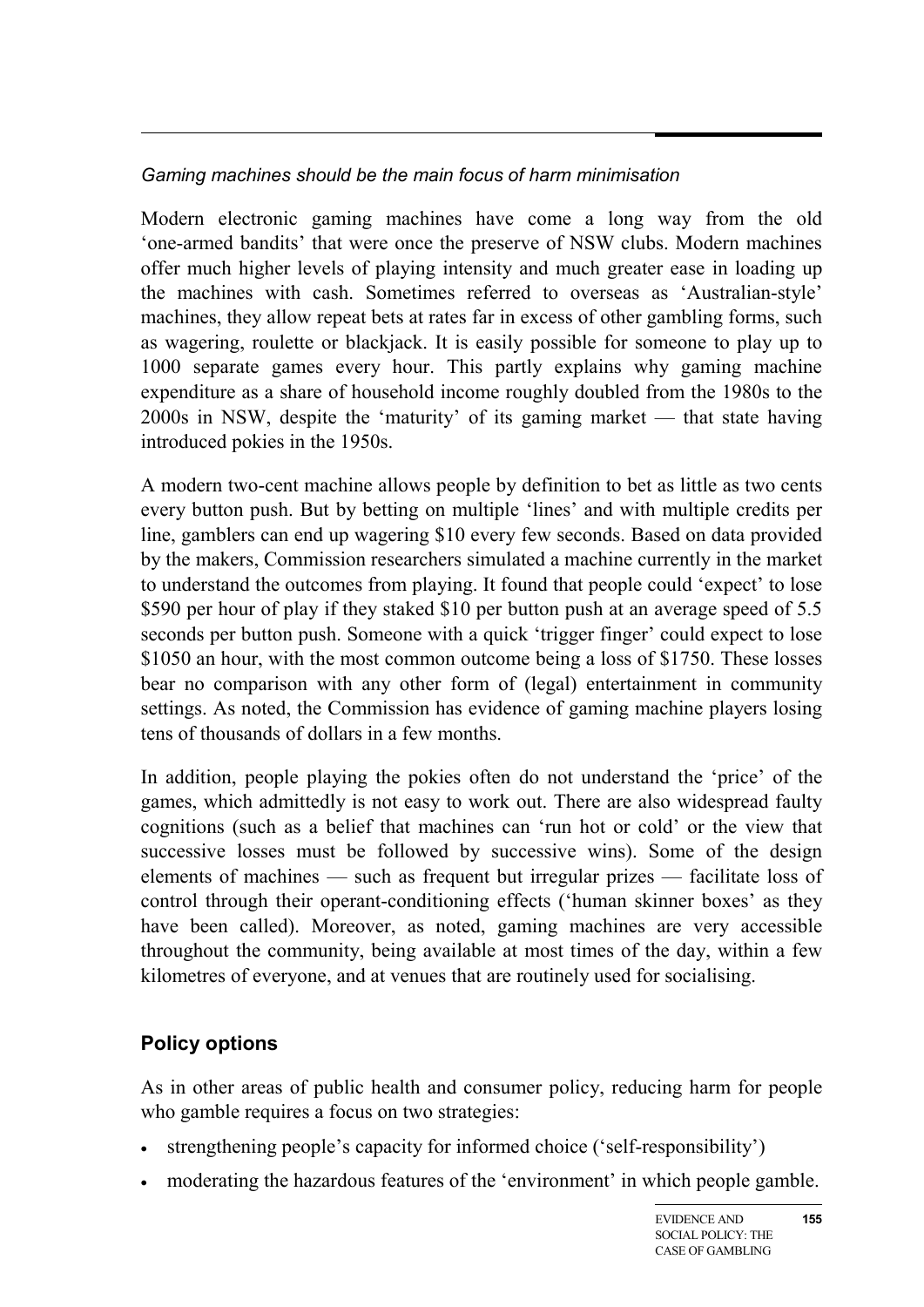These strategies go beyond reducing the prevalence of problem gambling, to include reducing the number of new cases (incidence), and reducing the impacts on ordinary consumers. They are underpinned by a more fundamental requirement for good regulatory governance, and institutional arrangements that can respond to risks as they emerge.

#### **The Commission's policy trilogy**



The Commission's guiding principle in selecting measures within the three areas was to reduce the social costs of gambling without unduly detracting from its recreational value, thereby enhancing net benefits to the community as a whole.

The Commission recommended a raft of measures based on a significant body of evidence from different sources. Drawing on triangulated evidence, we assessed the potential effectiveness of each measure for the target population relative to its impacts on others, as well as considering potential implementation costs.

The Commission's evidence-based approach not only led us to recommend the measures indicated above; it also led us to reject others. For example, while we judged that imposing withdrawal limits on ATMs would be cost-effective, removing these machines entirely from venues was considered unlikely to be, given evidence of the likelihood of gamblers still accessing cash 'outside' and the costs of relocating the machines. And we found a case for further liberalisation in some cases – such as allowing the Canberra Casino access to gaming machines, with an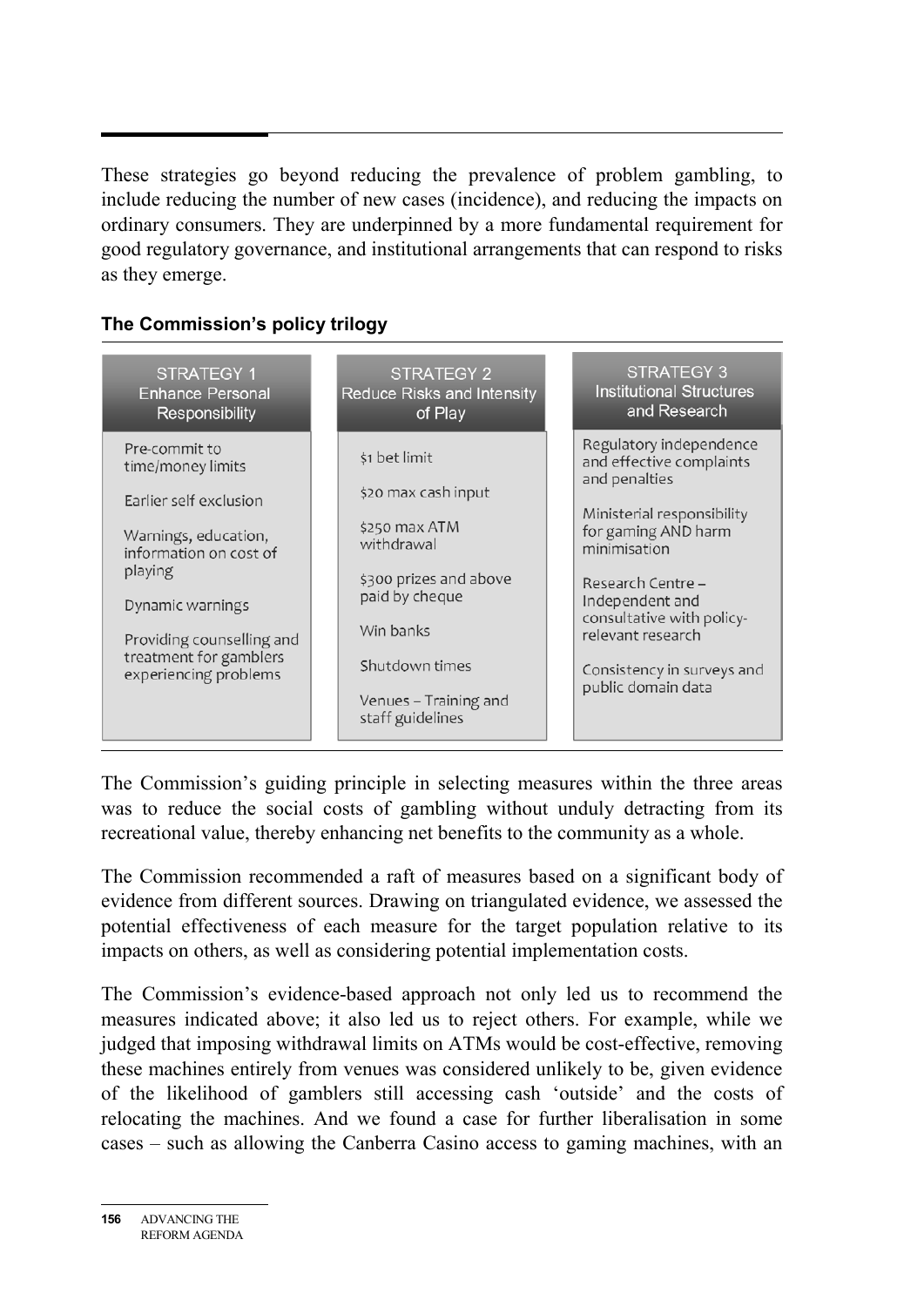equivalent reduction in machines in community venues, and allowing scope for Australians to legally participate in regulated online poker *card* games.

Perhaps the most important, as well as most contentious, of our harm minimisation proposals were:

- reducing maximum bets on gaming machines to one dollar
- introducing a 'pre-commitment' regime to all gaming venues in each jurisdiction.

The second of these recommendations has become the centrepiece of an agreement between Senator Wilkie and Prime Minister Gillard in the aftermath of the 2010 election**.** This agreement also requires the introduction of other recommendations, including incorporating 'dynamic warnings' and cost-of-play displays on gaming machines; and the \$250 limit on ATM withdrawals.

# **The dollar bet limit**

As noted above, most Australian gaming machines allow very high intensity play, leading to expected losses (or 'prices') that are out of kilter with their apparent recreational function. A direct way of affecting the losses and thus the 'problems' associated with gambling is to lower the maximum bet limit. The Commission recommended a dollar bet limit to replace the existing 'limits' of five to ten dollars.

This would still allow people considerable scope to choose their desired playing style (for example, how many lines they play versus how many credits per line). And the research suggests that such a spending constraint would not have significant impacts on recreational gamblers. For example, one survey suggested that only 12 per cent of recreational gamblers typically staked one dollar or more, whereas 50 per cent of problem gamblers did so. Data relating to loyalty card players showed that 98 per cent of gamblers bet on average one dollar or less. And one regulator indicated that the average stake across all gamblers on a popular game was 50 cents.

Some have argued that problem gamblers would adapt to this constraint by playing longer. However, the only real-life test of the impact of reduced bet limits found that problem gamblers did not extend their playing duration. In any case, there is no feasible increase in player duration that could produce the same losses!

By itself, a dollar bet limit would obviously not resolve problem gambling, since losses could still exceed one hundred dollars an hour. But it would be likely to reduce harm for many, without inhibiting the enjoyment of others.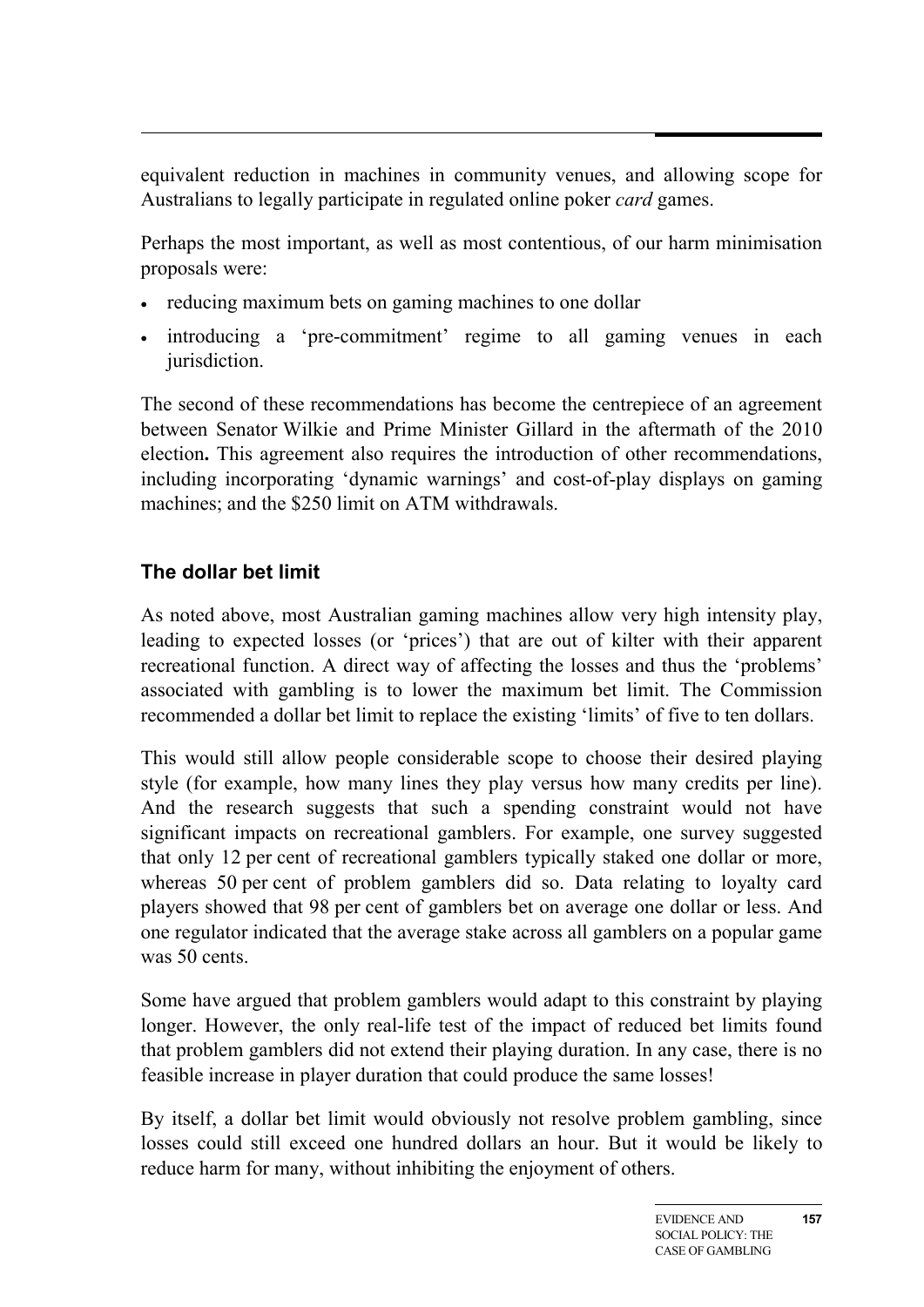## **Pre-commitment**

Many gamblers find it difficult to control how much they spend when gambling. Not surprisingly this is most accentuated for problem gamblers, with around 90 per cent saying that they have difficulty resisting gambling. But significant numbers of other gamblers also face difficulties in limiting their play, their bet size, and keeping to a voluntary limit. In fact, of the total *number* of people who 'at least sometimes' experience difficulty in resisting gambling, 90 per cent would not be categorised as problem gamblers.

The goal of pre-commitment is to allow gamblers to set limits on their expenditure that are binding for a certain period and cannot be revoked during that period. The classical form of pre-commitment is drawn from the story of Ulysses, who tied himself to the mast so that he could enjoy the sirens' song without dashing his ship on the rocks. For that reason, these arrangements are sometimes referred to as 'Ulysses contracts'. In essence, pre-commitment is an aid to informed consent. It is also an ideal measure conceptually, in its targeting of the source of social cost.

Among other evidence in favour of such an approach, there is the testimony of problem gamblers in treatment, the strategies that gamblers are known to adopt in the absence of such a mechanism (such as wearing thongs when out, knowing that this would preclude entry to gaming venues) and the willingness of some to submit to the extreme sanction of self-exclusion (and the difficulties of arranging this).

An effective pre-commitment regime could accordingly be expected to have a significant take-up rate at *binding levels* over time, and thus also to have a significant impact on player losses and industry revenue. The industry has strongly opposed pre-commitment in its classical binding form, being more favourably disposed to voluntary arrangements.

#### *Voluntary schemes have limited effectiveness*

The empirical results point to some benefits from voluntary pre-commitment. In one trial in South Australia, people reported greater adherence to desired spending limits, with problem gamblers reducing their spending (and time played) by more than other groups. However, overall, a relatively small group of players took it up — which was also the experience of trials in Queensland.

The relatively low take-up and the capacity to renege on any limits is the Achilles heel of voluntary pre-commitment. Like New Year's resolutions, partial or voluntary pre-commitment can prompt good intentions and some changes, but are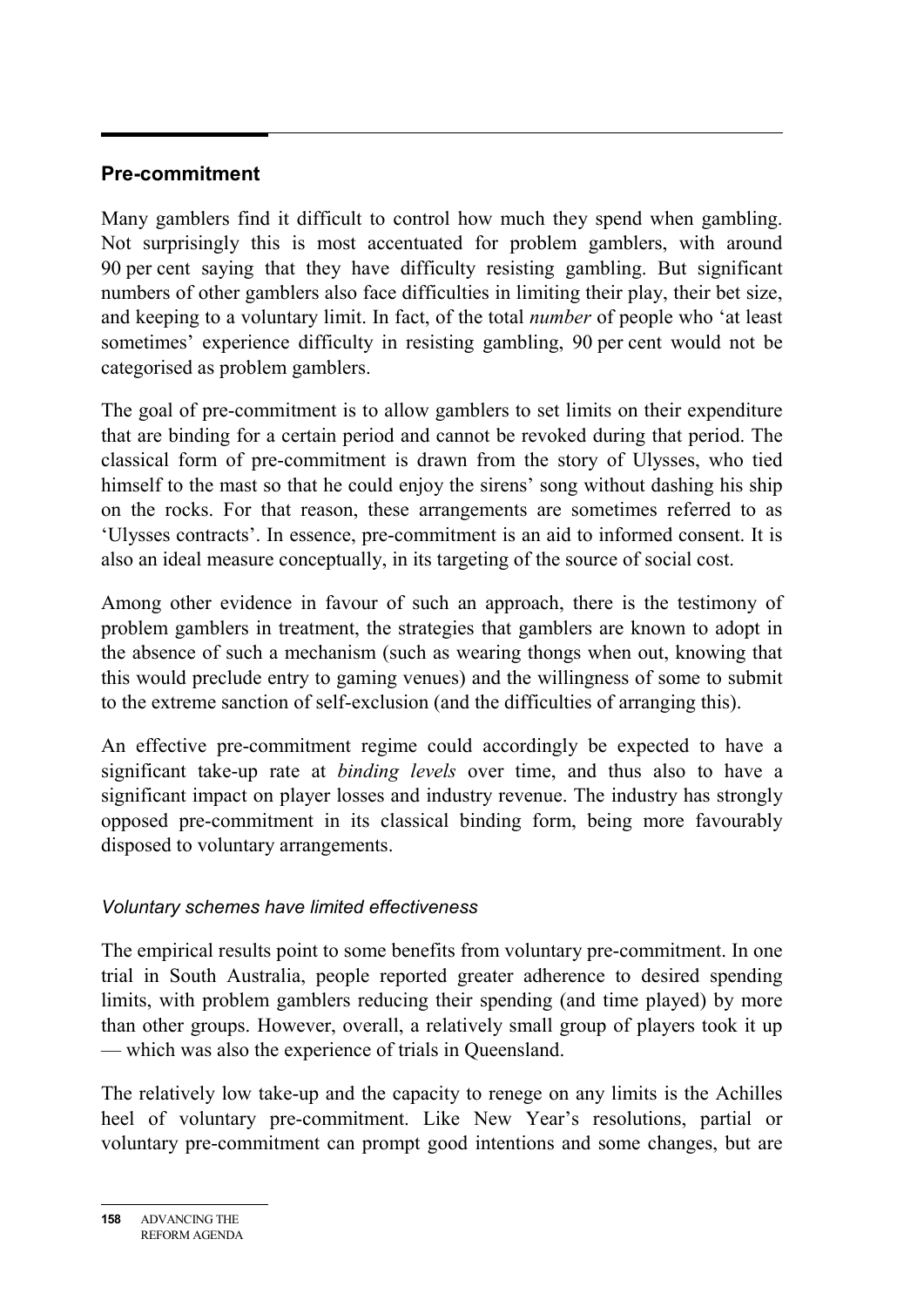easily circumvented. They are akin to tying Ulysses to the mast, but leaving him with a knife to cut his bonds.

## *The requirements*

Given these significant limitations, the Commission recommended a 'mandatory' pre-commitment system:

- People would be required first to choose whether to set spending limits or not, and then either to nominate an amount and duration, or adopt the machine's relatively low 'default' settings. For example, someone might limit their spending to no more than \$300 every fortnight for the next six months. The amount would be up to them, but while they could decrease it at any time (or increase the duration of the contract), they could not do the opposite.
- The machine must be able to identify the person playing. In turn, that would require people to meet some identification requirements to obtain the necessary smart card or other device.
- The machine or smart card must be able to collect information about play to determine whether the gambler's contract has been violated.
- All (high intensity) machines must be included within the system.

#### *Design issues*

Some have identified major concerns about privacy and paternalism in such measures. However, a requirement for identification to obtain the rights to some products (DVD loans, mobile phones) is now commonplace. All clubs already require people to identify themselves before they are issued a membership card or visit a club of which they are not a member. Such identification requirements have generally served the interests of businesses. The pre-commitment proposal is similar, but involves a requirement that benefits consumers. Moreover many recreational gamblers could gamble modestly without being part of the system (for example, by using a low value cash card without significant ID requirements or a machine in 'low-intensity' mode).

There are legitimate concerns about privacy whenever data are collected. However, such requirements are ubiquitous in modern society — such as for most financial transactions, tax, health care, the use of the internet and mobile phones. Under current gambling arrangements, many people are part of card-based loyalty schemes that identify them and record their transactions. Under pre-commitment, information would be collected and stored under the control of the body that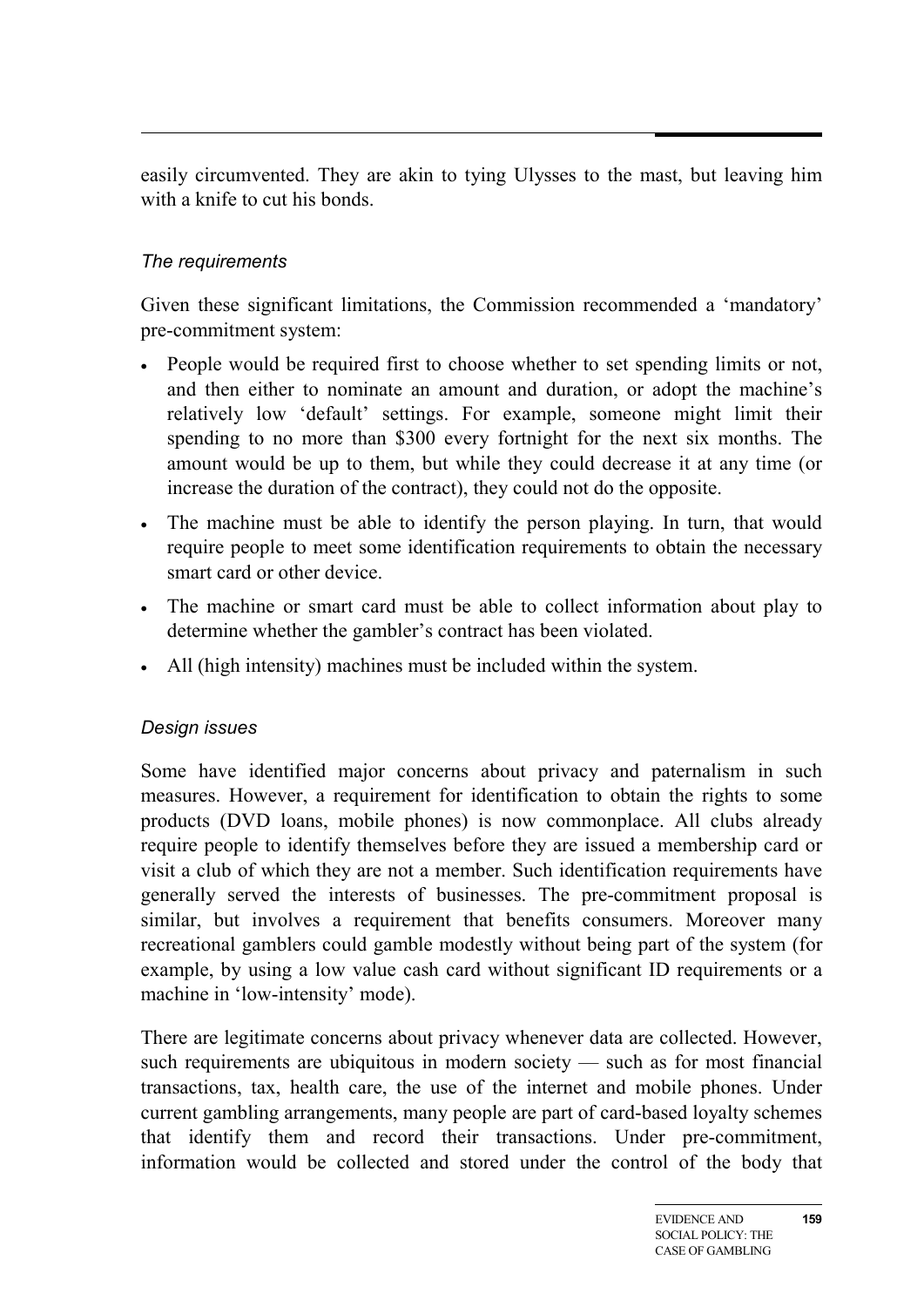monitors machine revenues and functioning (currently, private technology companies contracted to government). No government need have access to the information.

Far from being paternalistic, pre-commitment is a mechanism to ensure consumer sovereignty. Gamblers get enhanced choice because they have an ability to set their own limits at a time when they are most rational, to control their behaviour during their more irrational times. Gamblers could choose high limits and never alter them, or they could choose low ones. But no one would be telling them how they had to play — the spectre of 'big brother' is a contrived one.

Some have argued that while pre-commitment might help 'normal' gamblers acquire greater control, it would not work for 'addicted' problem gamblers whose resistance to gambling is generally weak. However, clinical and research evidence shows that people with impulse control difficulties do have periods of lucidity and experience regret and guilt over past gambling behaviour. (Guilt is a key characteristic of problem gambling behaviour and one of the items used to test its presence in screening questionnaires.)

That said, such gamblers can become desperate to gamble, so that an effective pre-commitment scheme must minimise the risks of them evading their self-imposed limits. For example, card swapping was significant in the Nova Scotia trials. However, this could be simply countered by requiring gamblers to identify themselves before receiving cheques for major prizes.

It has also been asserted by the gaming industry that gamblers would simply shift from pokies to other gambling forms. However, this is again not supported by evidence. Major changes to gaming machines (including the adoption of pre-commitment technology) were introduced in Norway from 2006 to 2009. These significantly curtailed 'slot machine' participation rates. But there was no increase in participation in any other gambling form, including no evident shift to online gambling and 'help line' calls declined significantly.

#### *What about the costs?*

Like other policies that aim to improve public health or increase consumer safety, there are both benefits and costs. Pre-commitment would require changes to gaming machines, devices such as smart cards that people would use when playing, and the upgrading of central monitoring systems in some jurisdictions to allow the two-way passage of information between the system and gaming machines. The industry has claimed that these costs would be prohibitive, amounting to billions of dollars.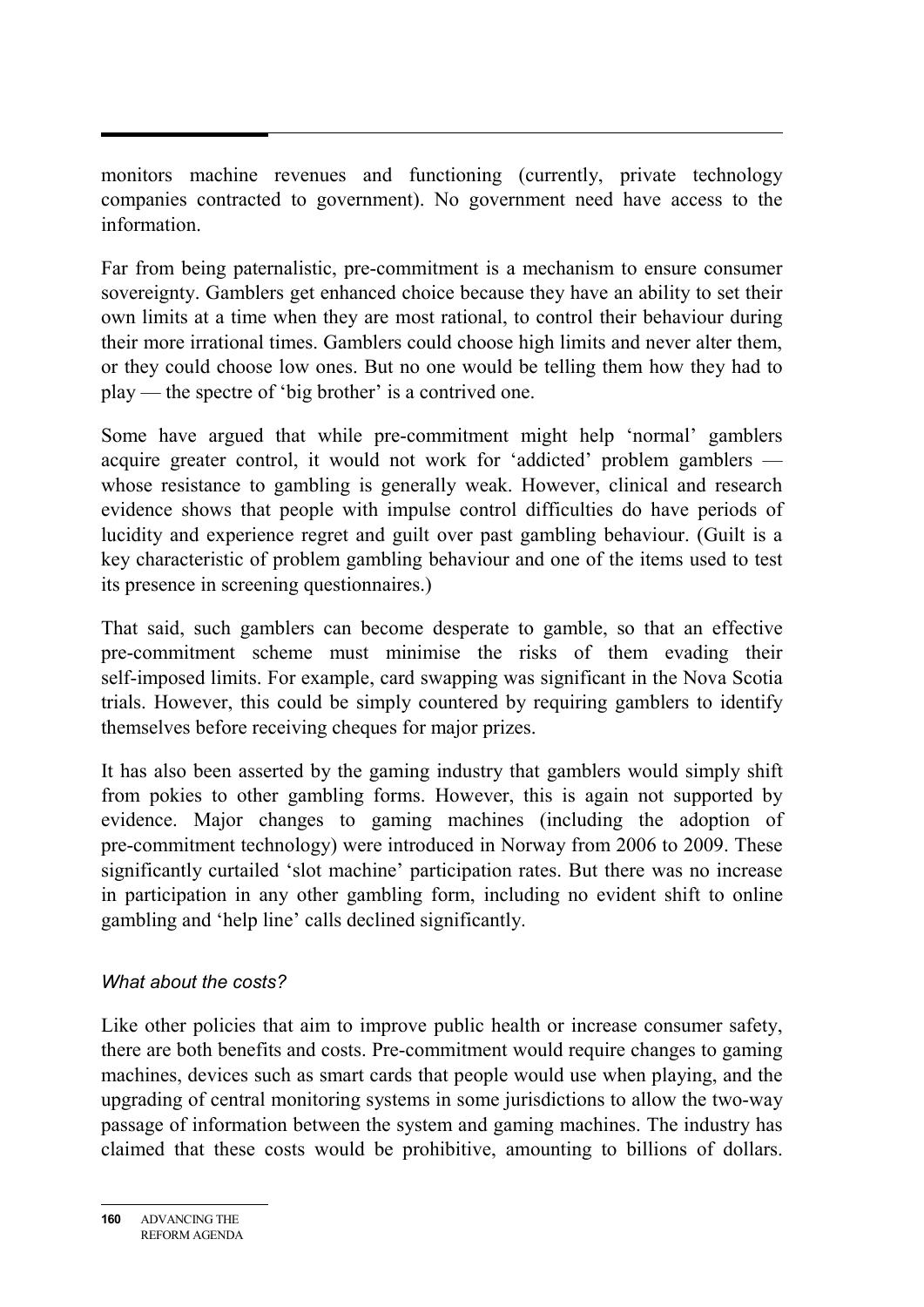However, the costs would depend greatly on the period over which the system is implemented.

There would be significant costs with the *rapid* implementation of pre-commitment — an overnight change has been implicitly assumed in the industry's estimates because it would require the premature scrapping of many relatively new gaming machines or costly retrofitting. Rapid change would also entail practical difficulties, given constraints on the gaming industry undertaking large numbers of retrofits. Effective pre-commitment would also require the development of appropriate national standards, which would inevitably take some time. (A new national set of gaming machine standards would over time significantly reduce the regulatory burdens experienced by the manufacturers, which have had to modify machines for each jurisdiction for sometimes trivial variations in their standards.)

The Commission accordingly proposed a staged implementation of pre-commitment, such that capacities for it would be introduced at the time of machine manufacture (at low incremental cost), with that functionality switched on later, in line with the normal turnover of machines. We also envisaged that small clubs and hotels with few machines and low usage would face a slower transition.

Sometimes it is asserted that unemployment would also represent a major cost. The Commission judges this to be unlikely. Staff in clubs and other gambling venues have skills valued in the hospitality sector. The sector has drawn attention to impending staff shortages. Modelling commissioned by the gaming machine industry also found that reductions in gambling would not have adverse employment effects.

That said, there is no doubt that pre-commitment and other measures targeted at excessive spending — such as \$1 bet limits and limits on how much cash can be loaded into a machine at one time — would have a significant impact on industry revenue, given the high share coming from problem and 'at risk' gamblers, at whom they are targeted. But this is not a reason to forgo reforms that would be generally beneficial, and has not stopped other reforms with distributional implications. The club industry has tried to position itself as a special case, given its community-based activities. But the evidence suggests that only a small proportion of most clubs' gambling revenue tends to be devoted to genuinely 'public benefit' causes (and, in any case, the concessional tax treatment of this revenue potentially displaces government spending of the same kind).